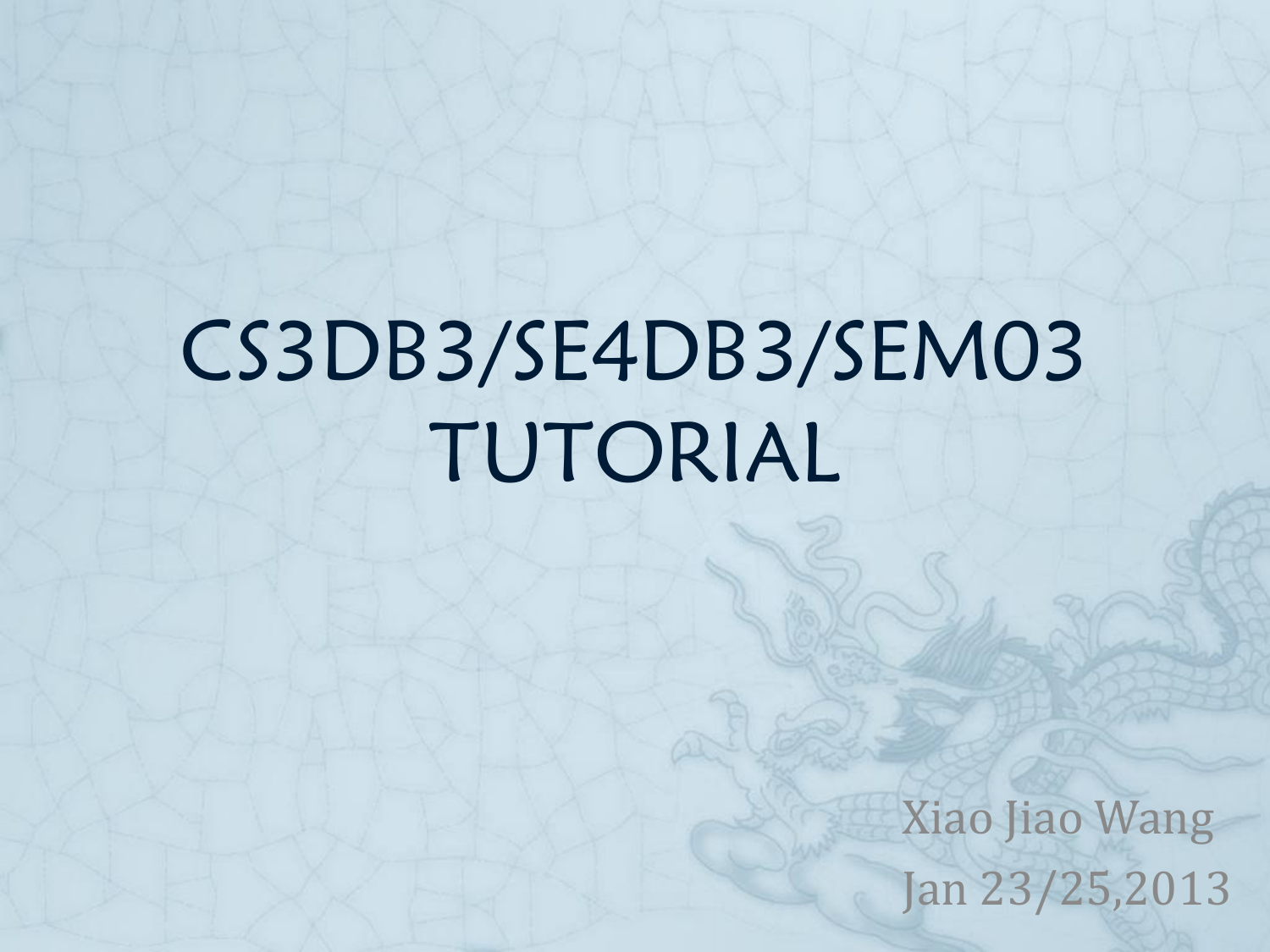#### Introduction

- Office Hours
	- Wednesday 1:30 -2:30pm, ITB 116
- Email
	- wangxj2@mcmaster.ca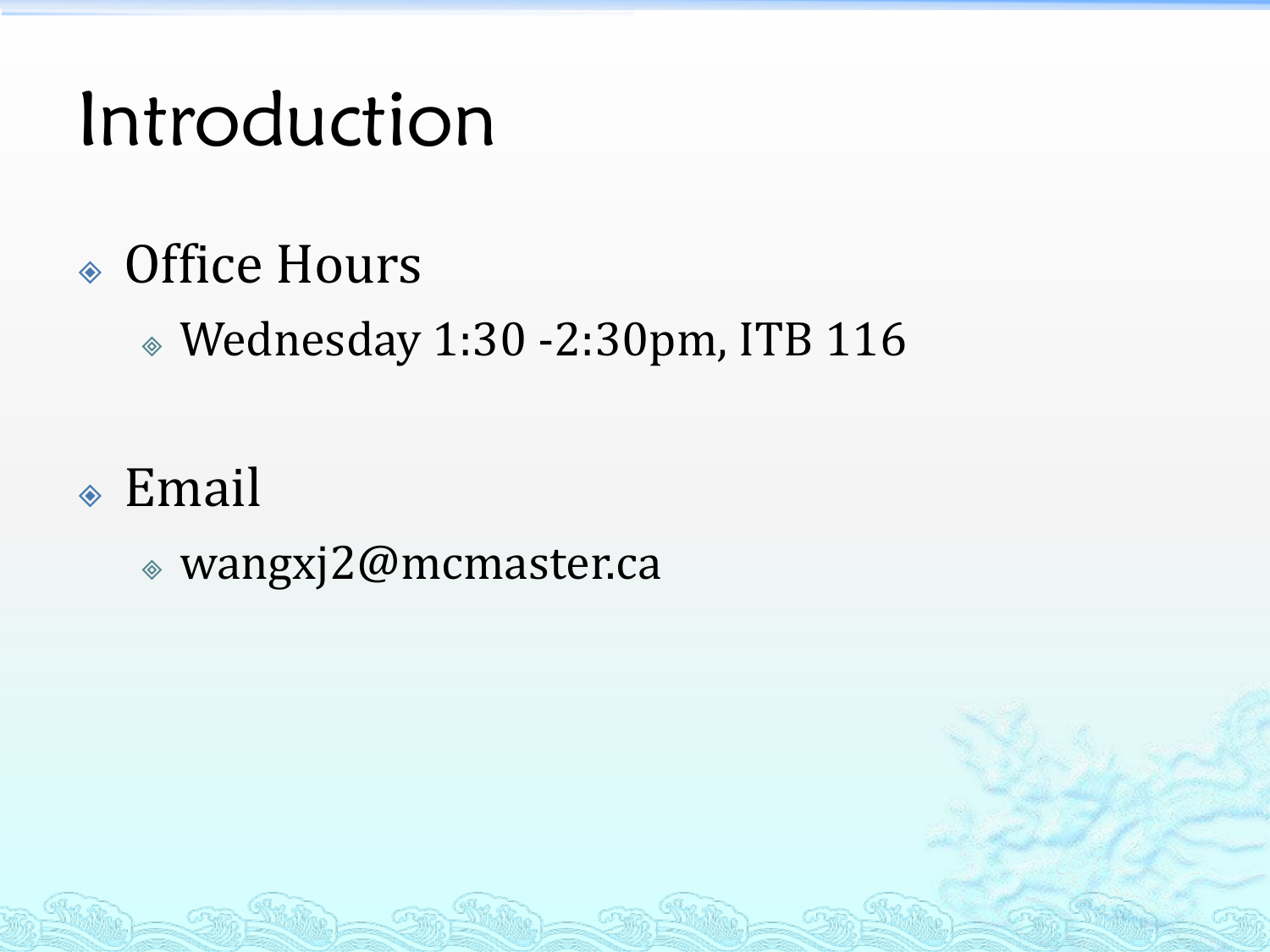## **Outline**

- E-R MODEL
- Relational Operations
- Introduction to SQL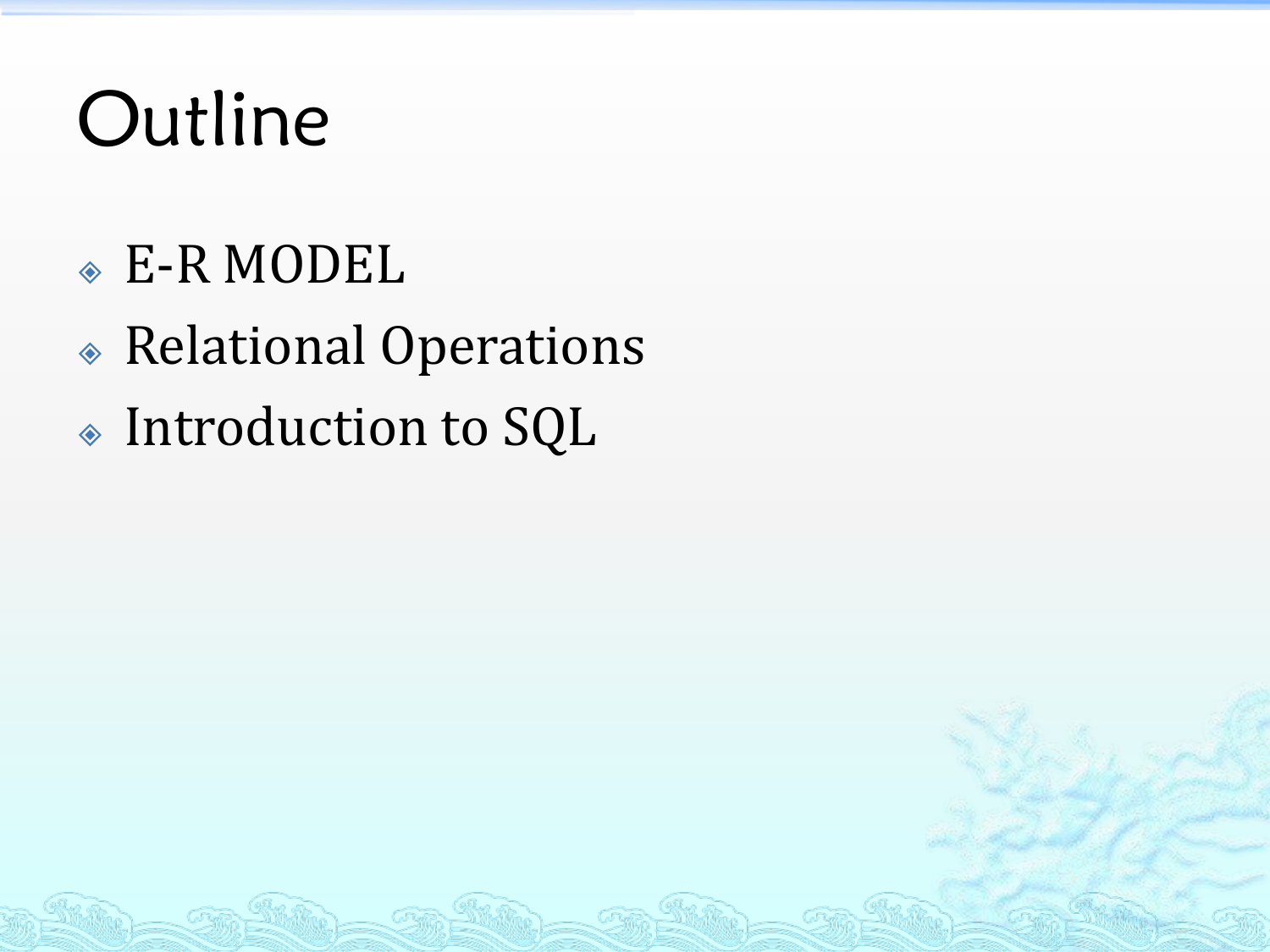# E-R MODEL (entity sets)

- An **entity** is an object that exists and is distinguishable from other objects.
- An **entity set** is a set of entities of the same type that share the same properties.
	- We use **rectangles** represent entity sets.
	- Example:

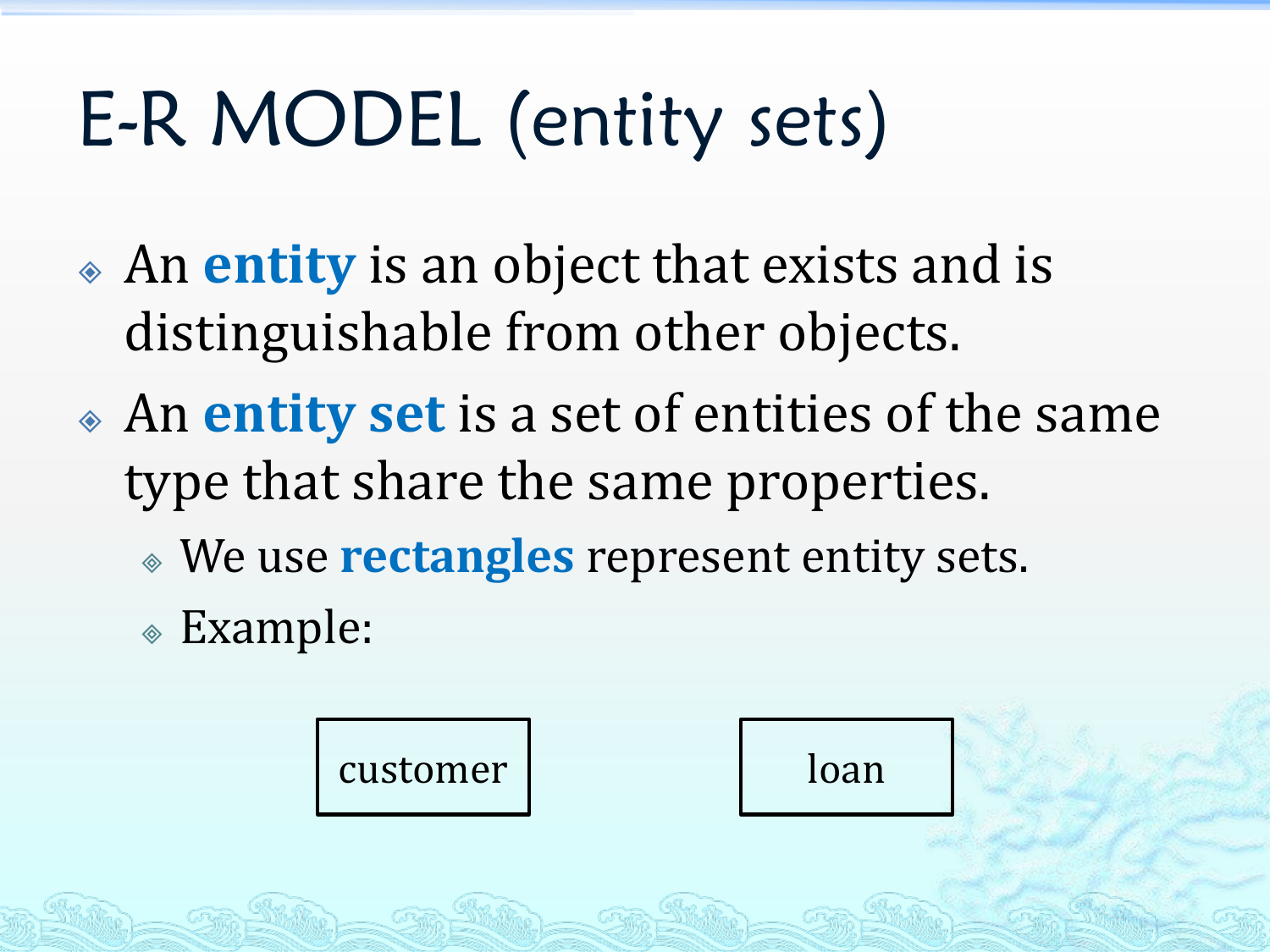# E-R MODEL(relationship sets)

- A **relationship** is an association among several entities.
- A **relationship set** is a set of relationships of the same type.
	- we use **diamonds** to represent relationship set.
	- Example:

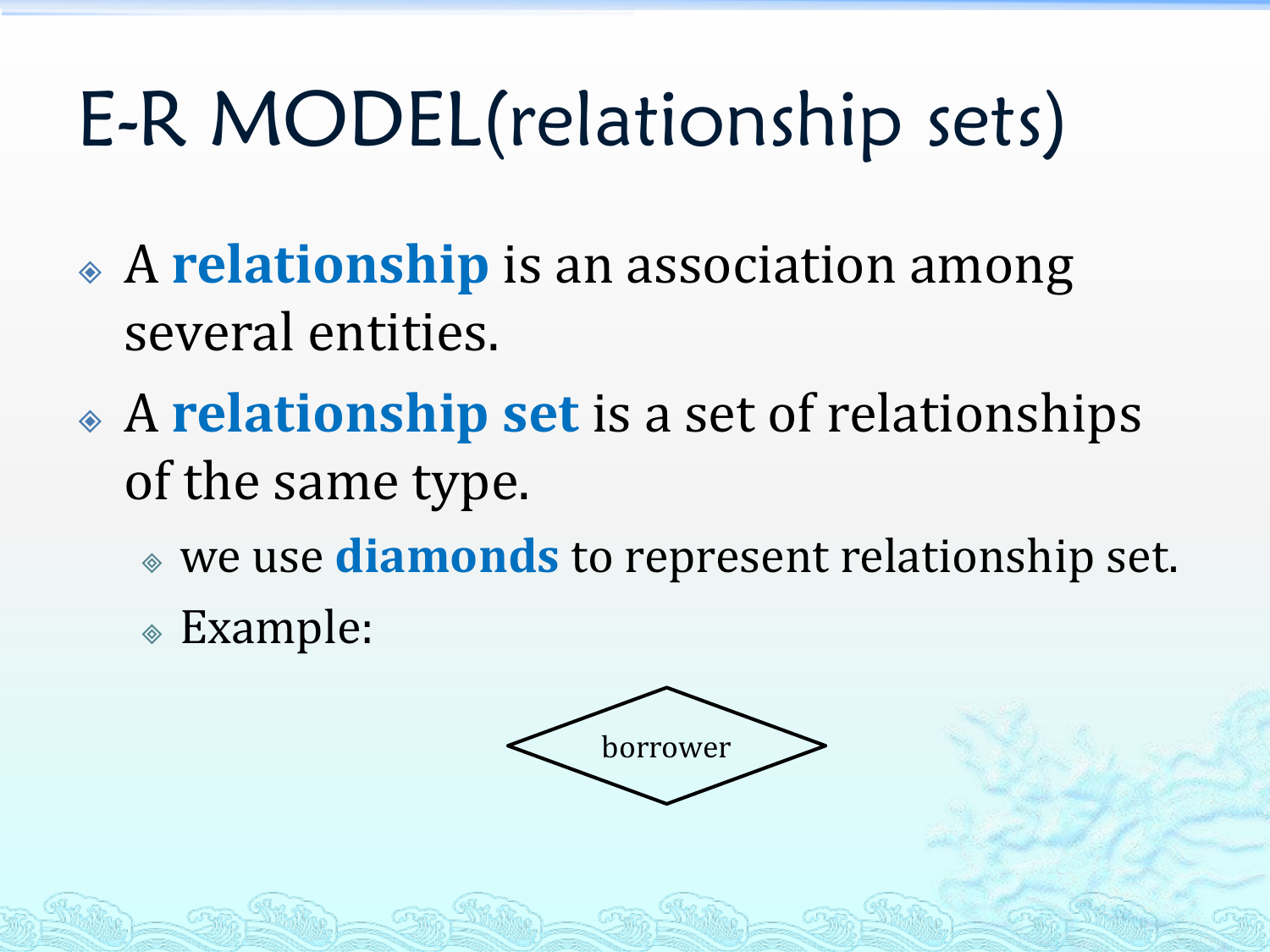### E-R MODEL (attributes)

- The properties of an entity is represented by a set of **attributes**.
	- We use **ellipses** to represent attributes.
	- An entity set with an attribute



A relationship set with an attribute

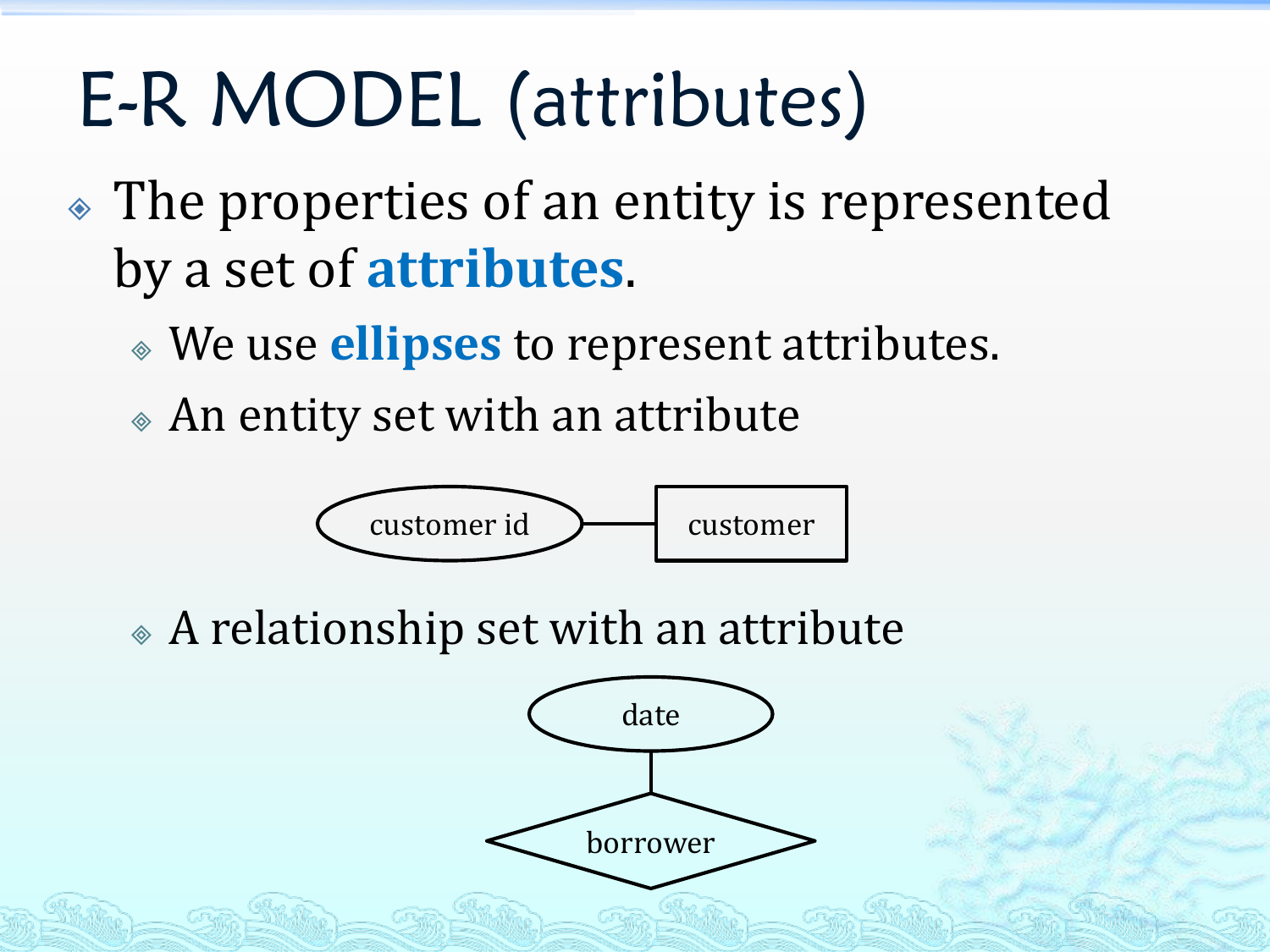### E-R MODEL (attributes)

Simple and composite attributes



Single-valued and multi-valued attributes

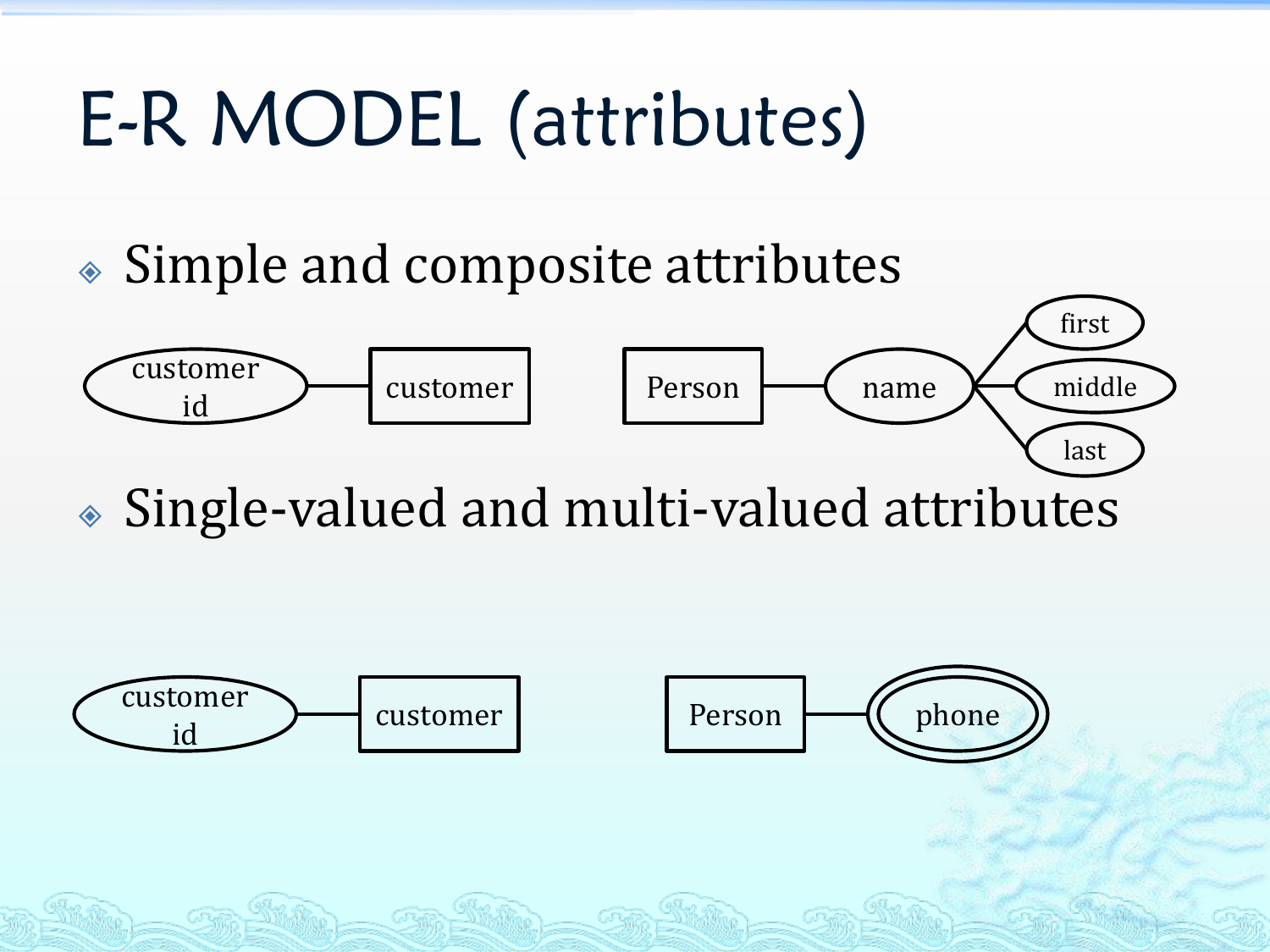# E-R MODEL (mapping)

Many-to-many



One-to-many

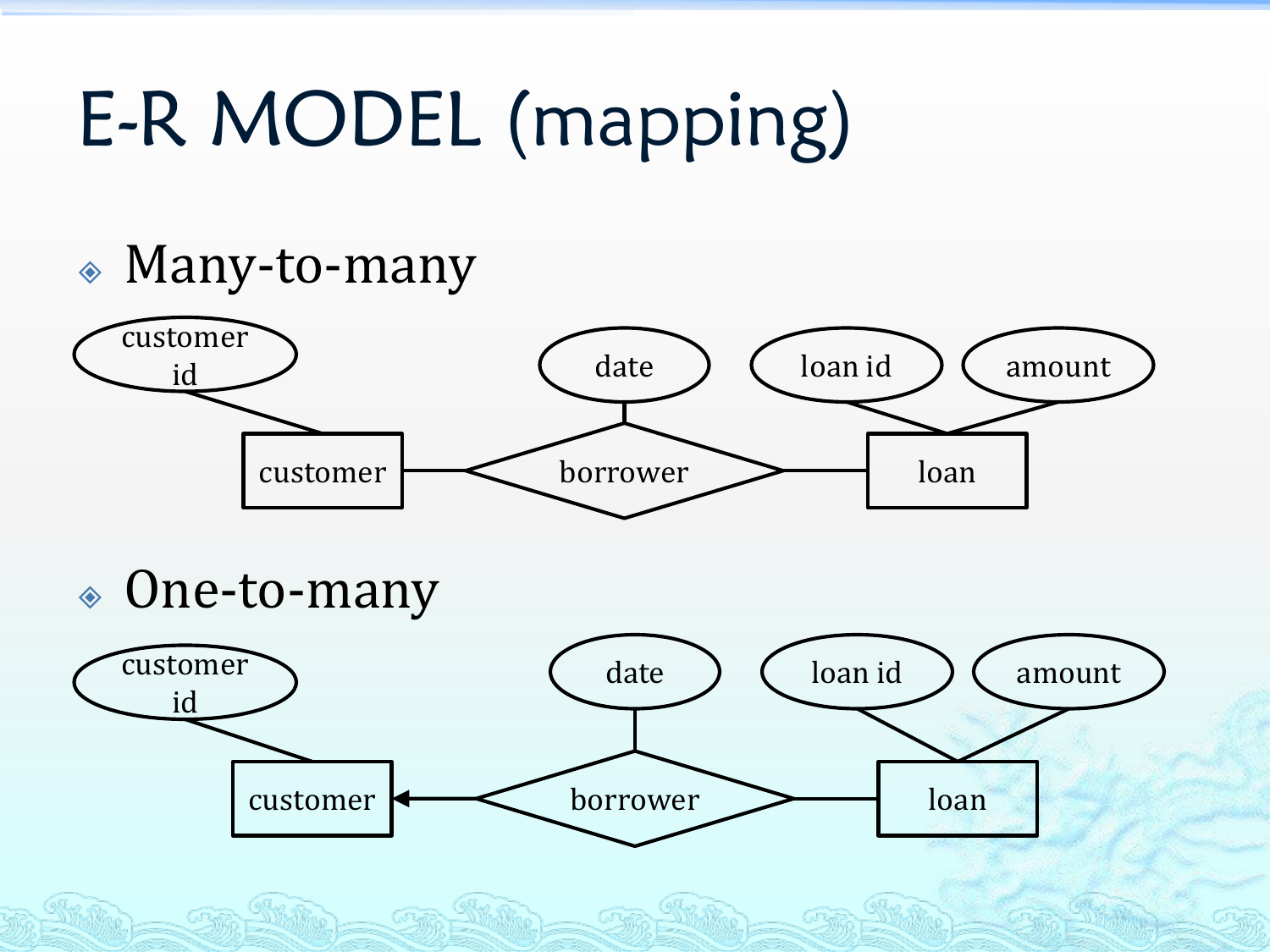## E-R MODEL (mapping)

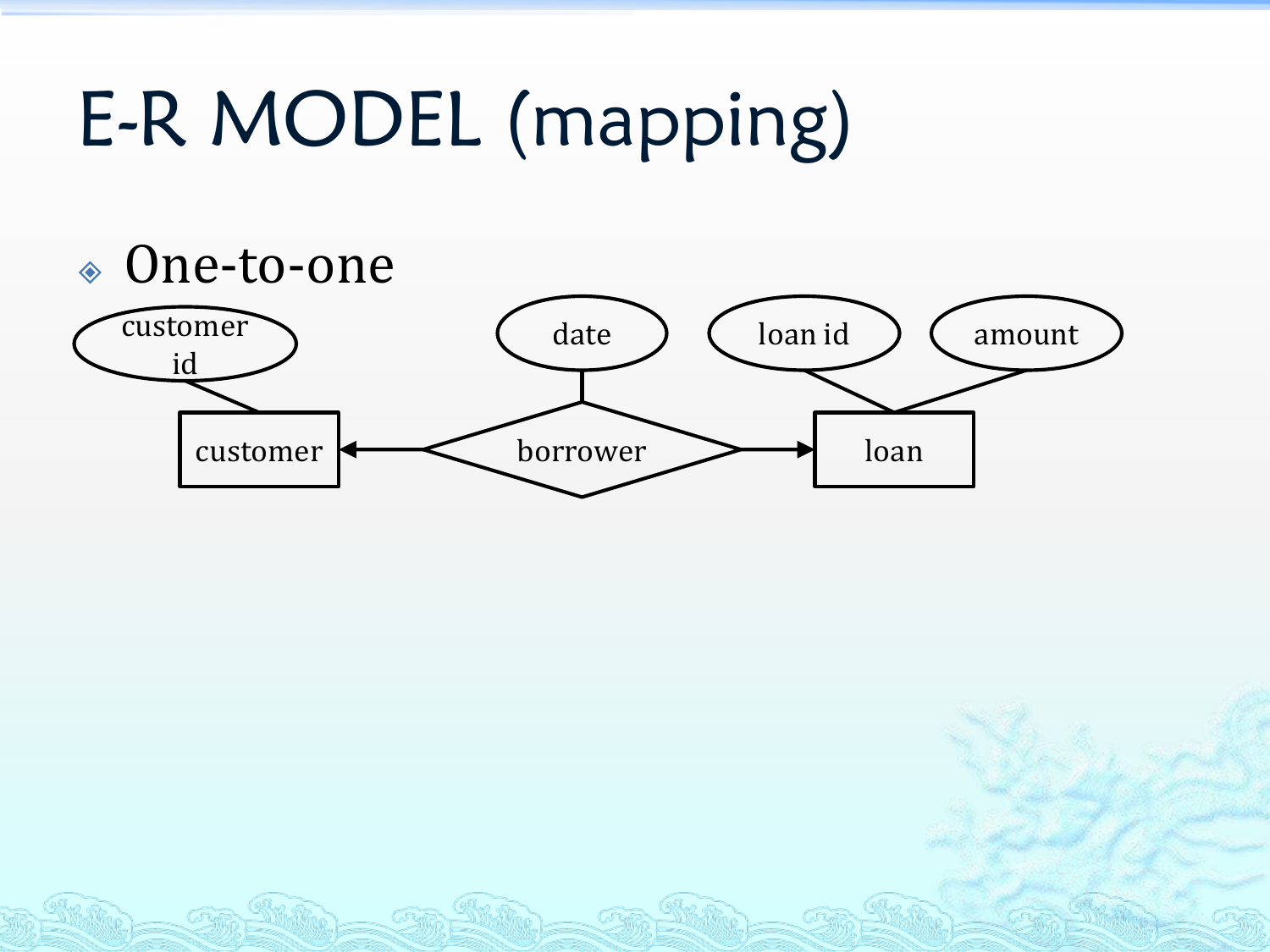## E-R MODEL (participation)



#### Total participation

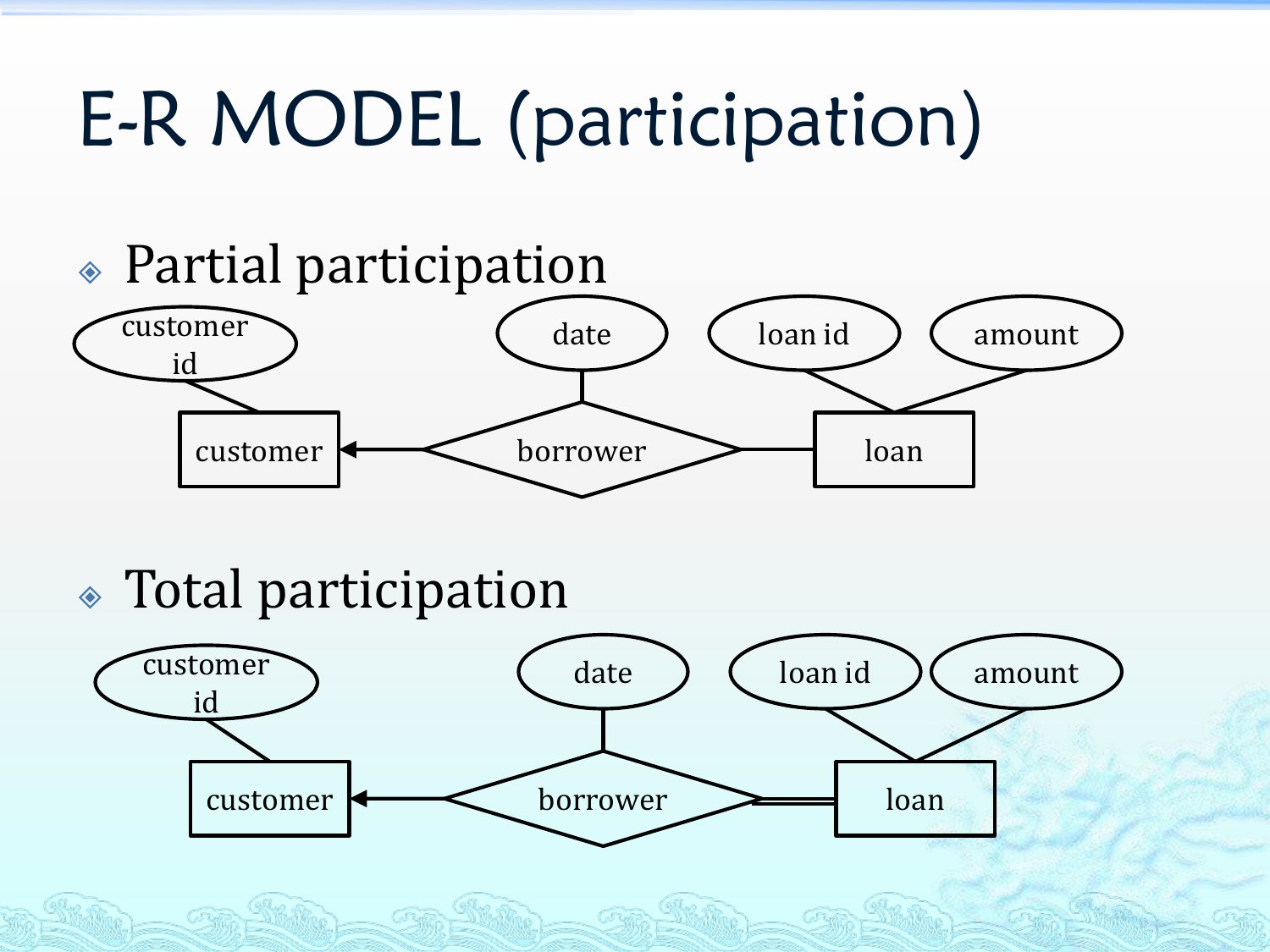## E-R MODEL (specialization)

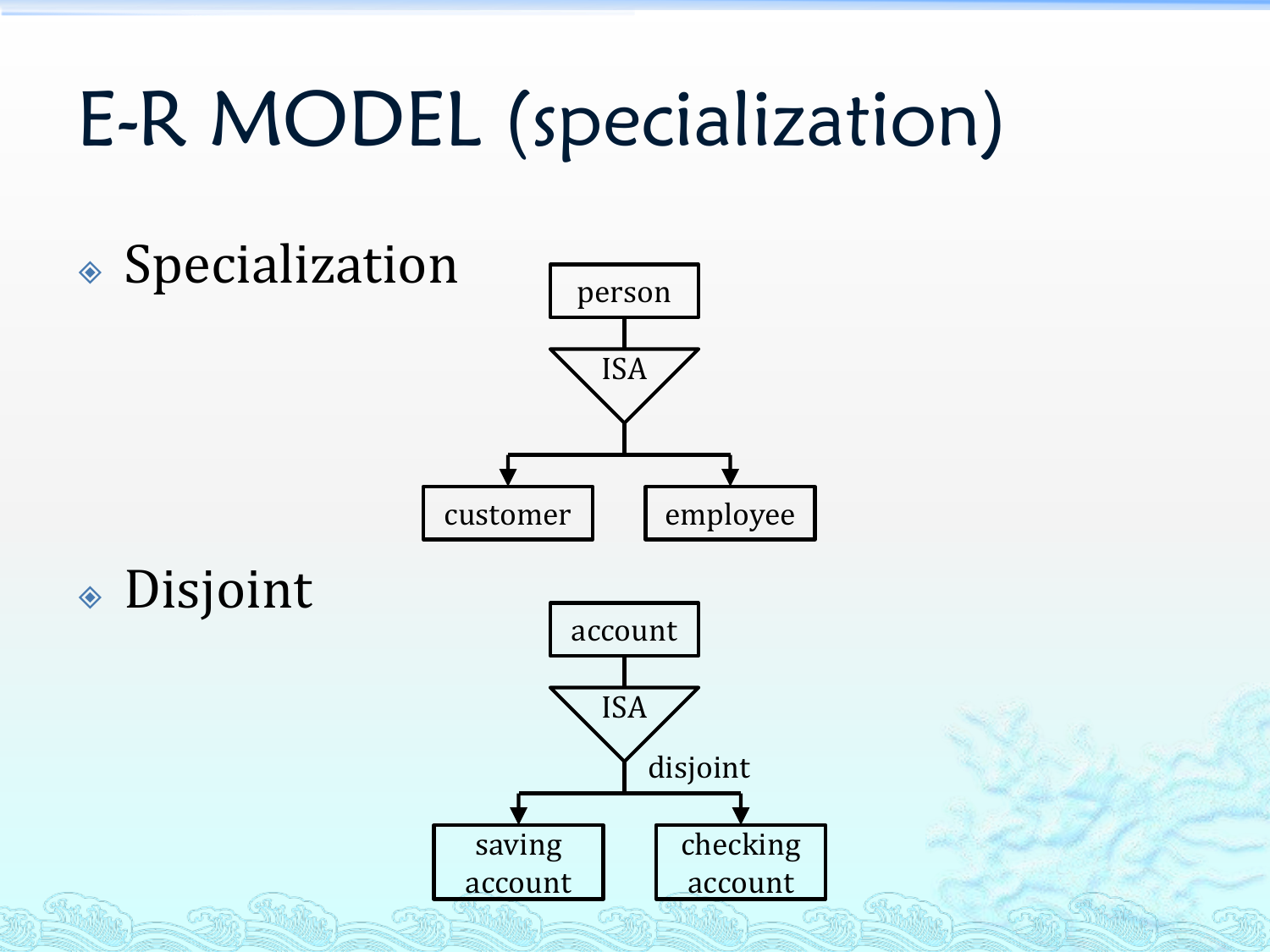# E-R MODEL (primary key)

Primary key

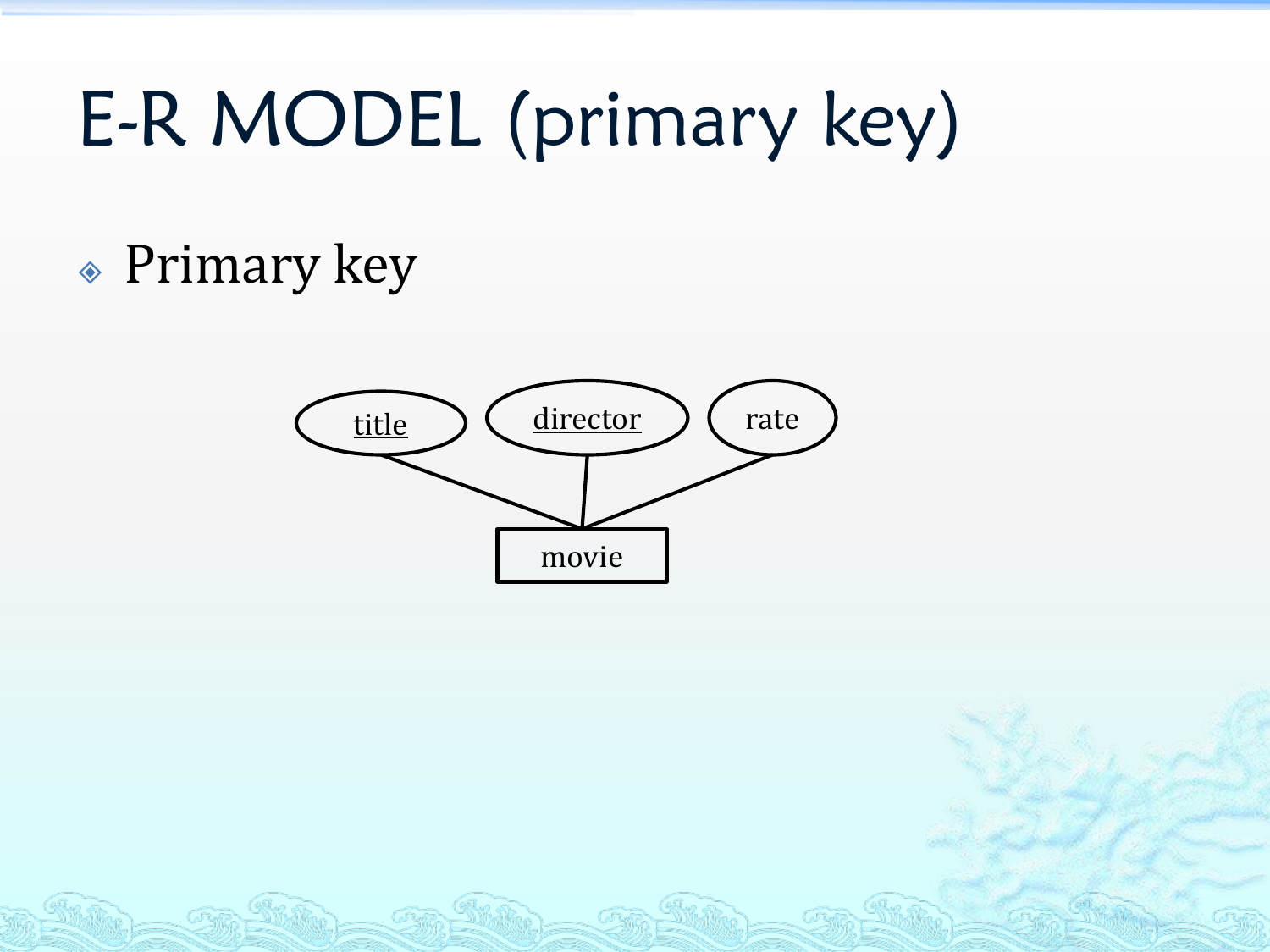# E-R MODEL (weak entity sets)

- Weak Entity Sets
	- Identifying relationship
	- Discriminator (Partial key)

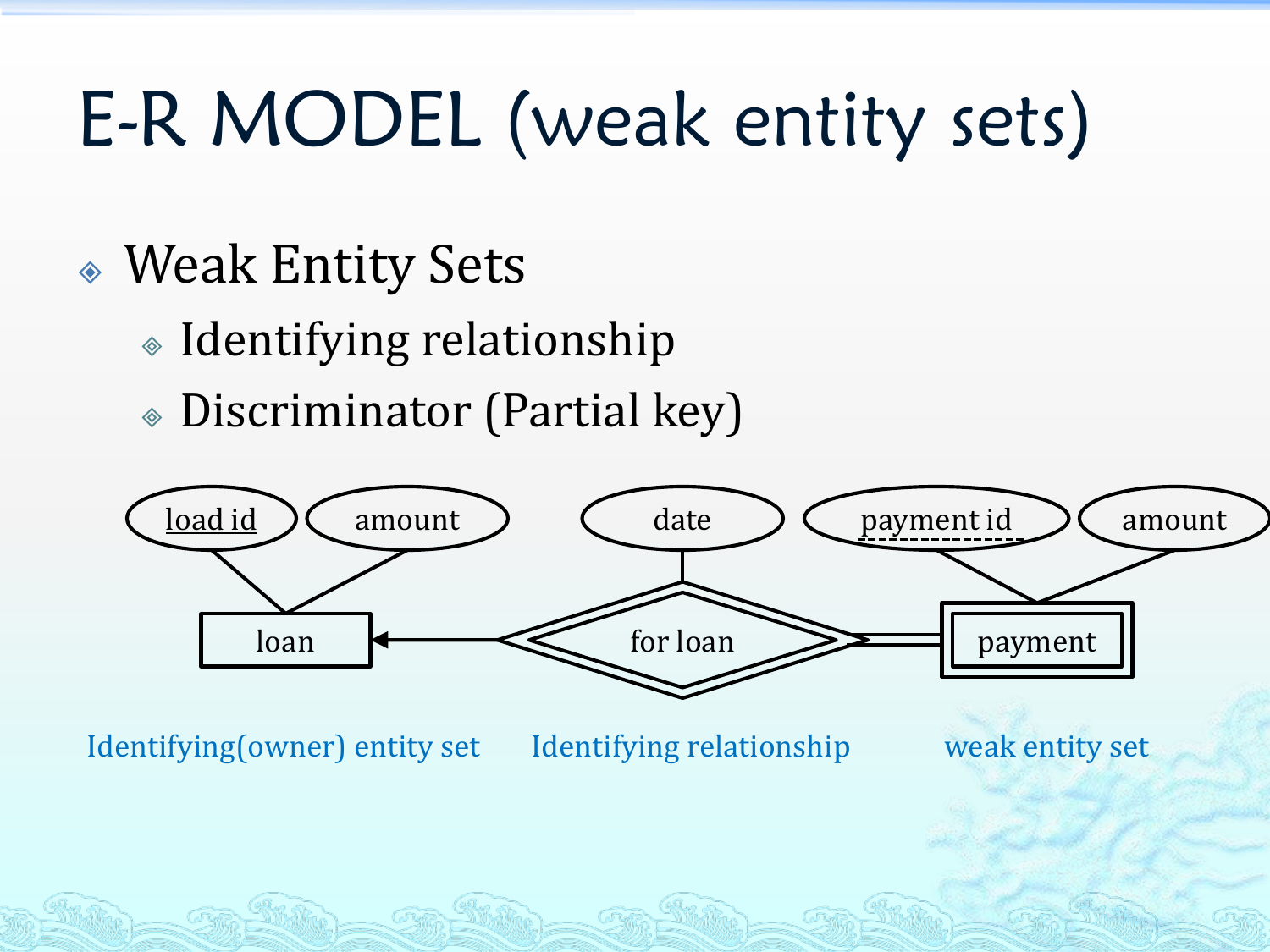# E-R MODEL (aggregation)

- One limitation of the E-R model
	- Can not express relationships among relationships
- Aggregation
	- Allow us to treat a relationship set as an entity set for purposes of participation in (other) relationships.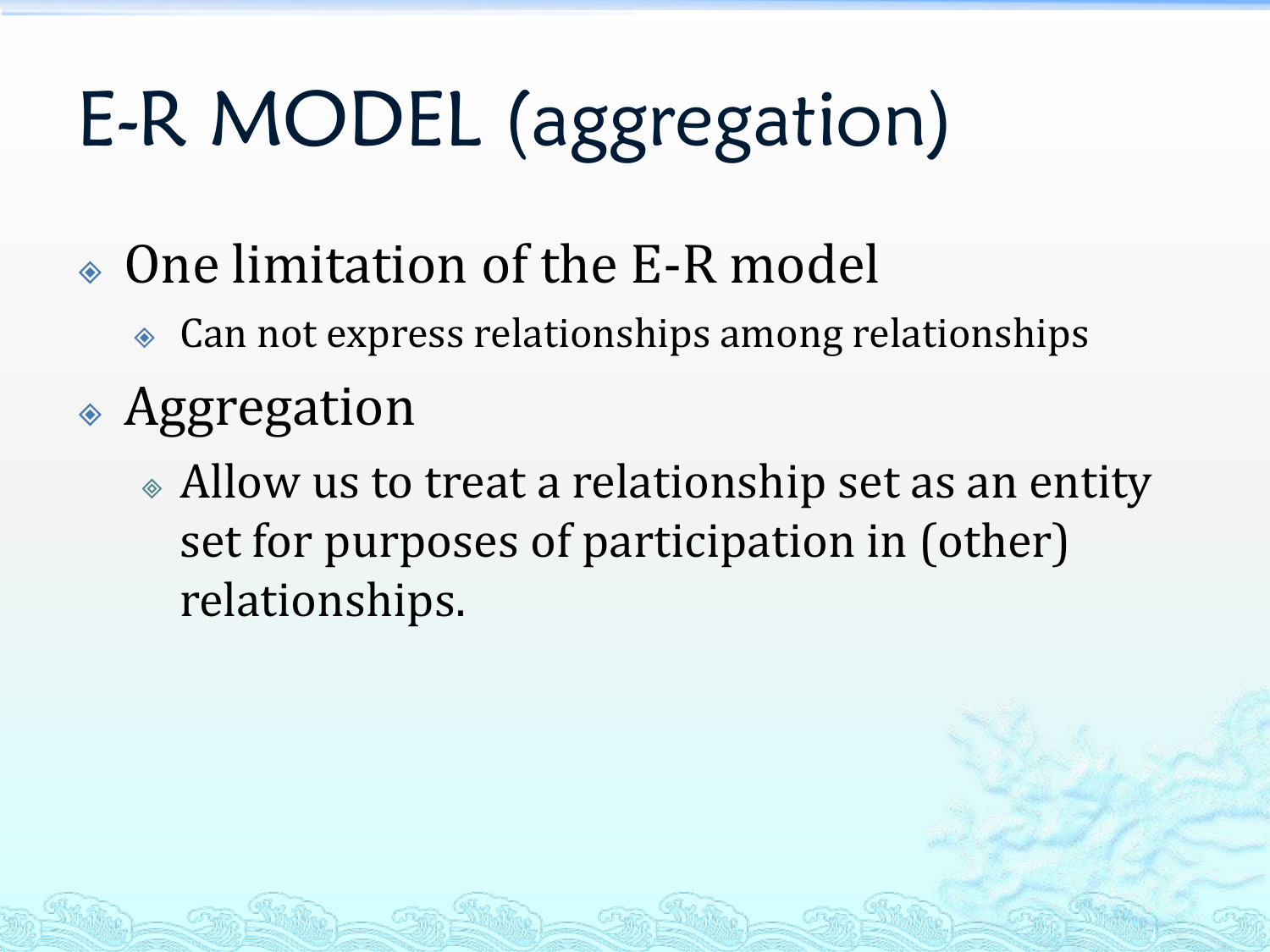# E-R MODEL (aggregation)

#### Example:

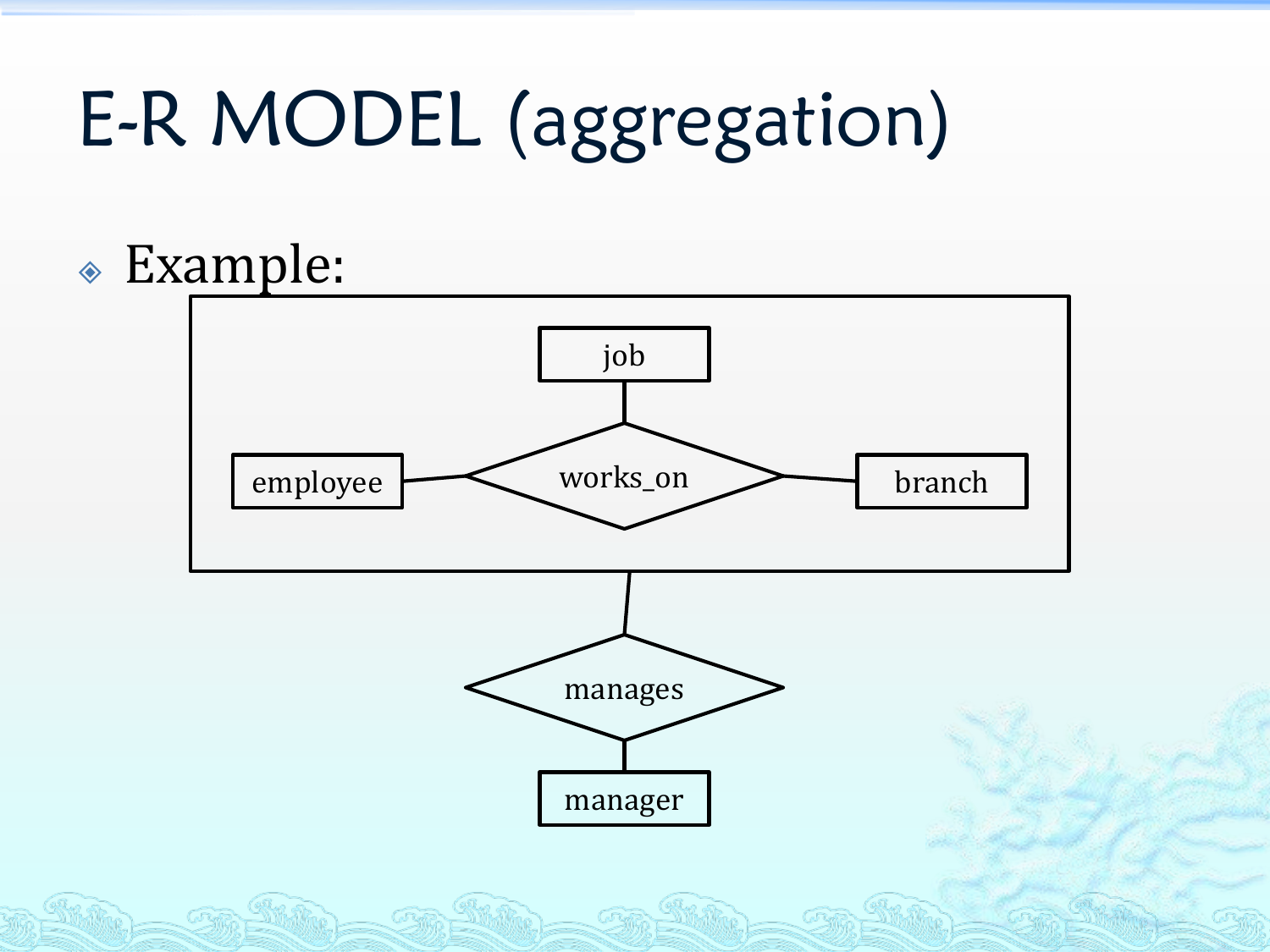## E-R MODEL (example)

Automobile company

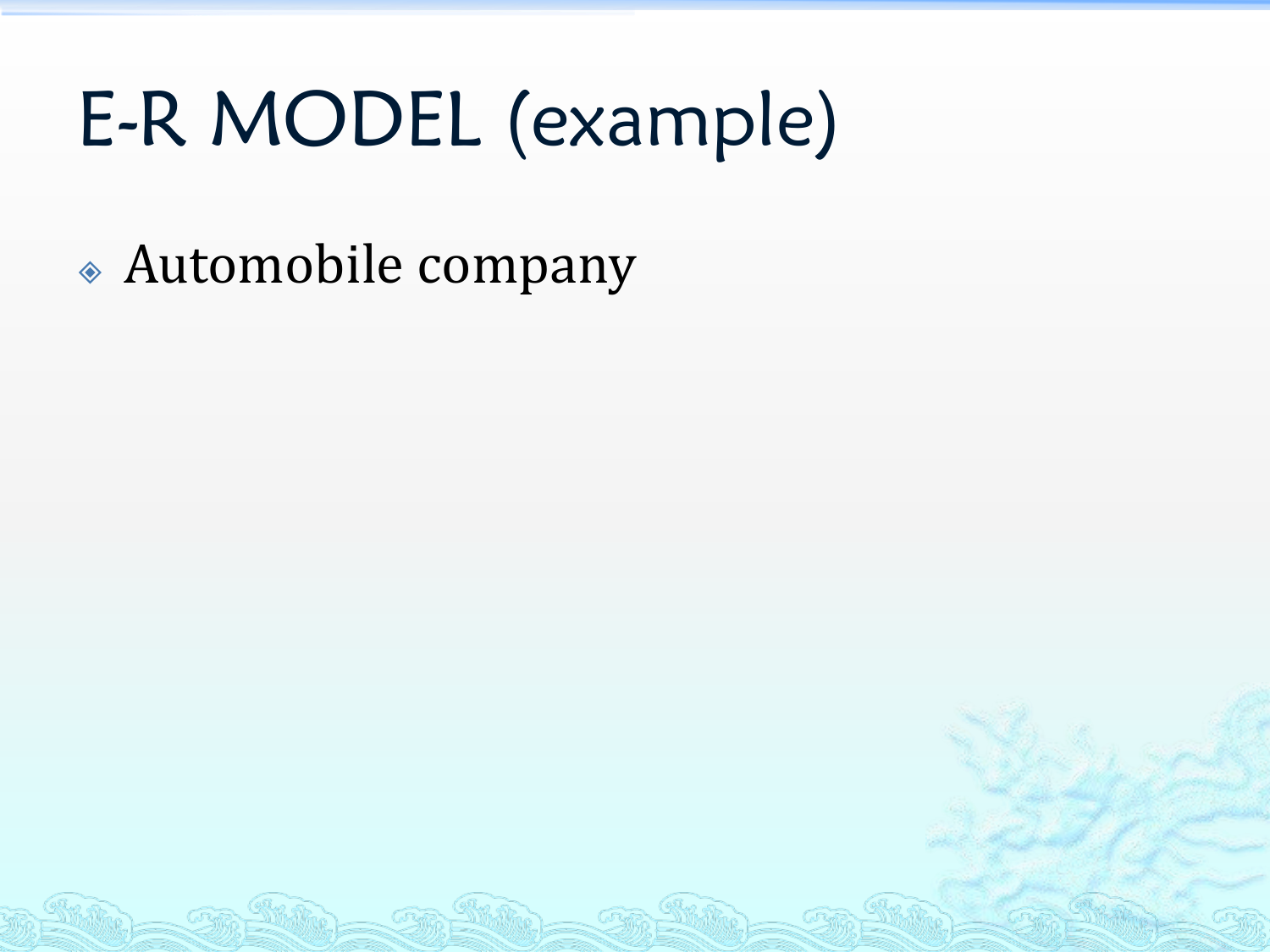#### Relational Operations (select)

- Select operation selects tuples that satisfy a given predicate.
	- It selects rows of the data
- Operator → sigma (**σ**)
- Example:

| <b>Product name</b> | Unit price |
|---------------------|------------|
| Melon               | 800G       |
| Apple               | 120G       |

SELECT Product name Where Unit Price > 500G

**Melon**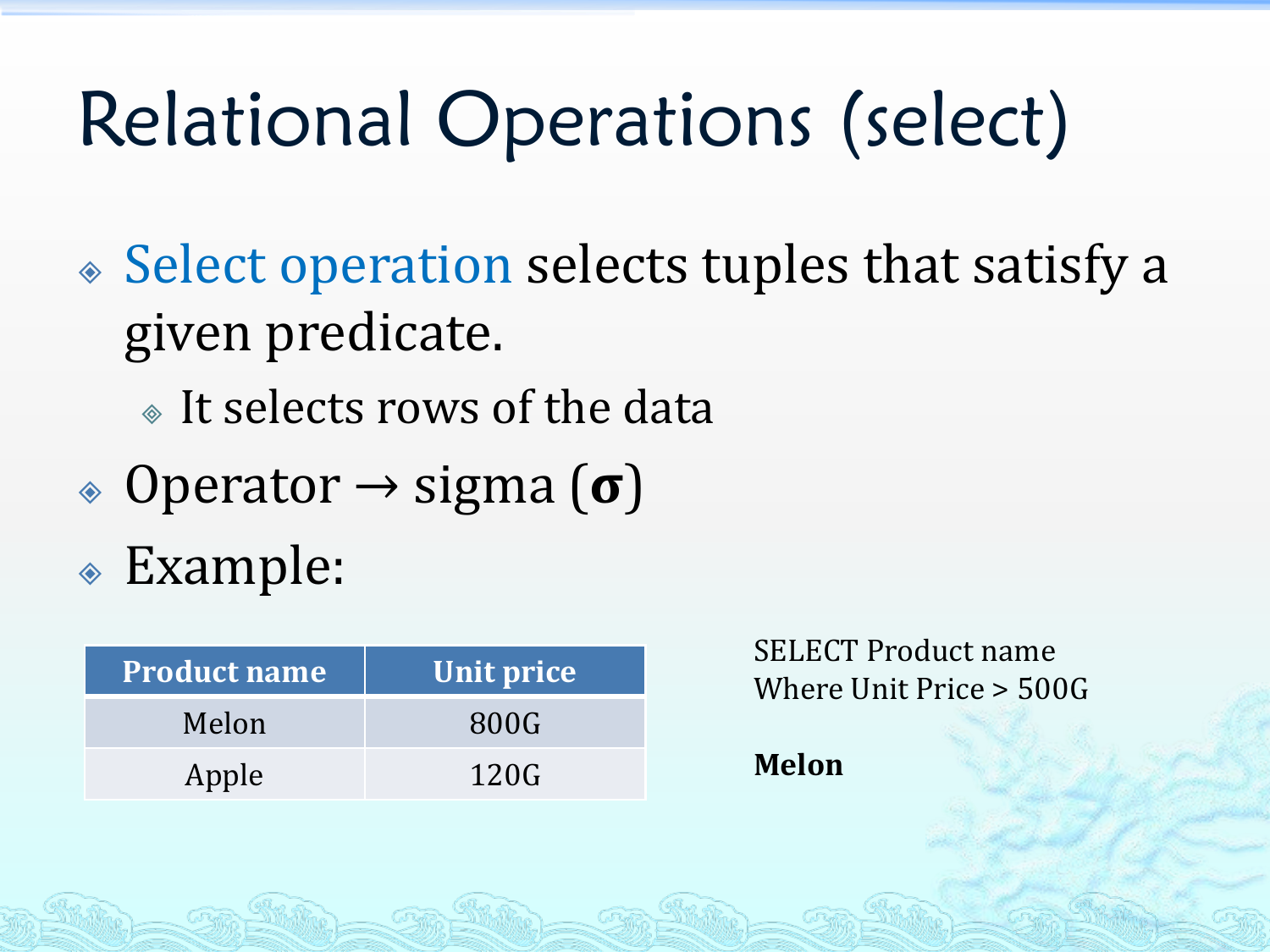#### Relational Operations (Cartesian-product)

- Concatenates tuples of one relation to tuples of other relations.
- Operator → cross (**x**)
- Example:



|  | <b>Name</b> | <b>Price</b> | Code | <b>Place</b> |  |  |  |
|--|-------------|--------------|------|--------------|--|--|--|
|  | Melon       | 800G         | 12   | Canada       |  |  |  |
|  | Melon       | 800G         | 23   | Spain        |  |  |  |
|  | Melon       | 800G         | 25   | France       |  |  |  |
|  | Apple       | 120G         | 12   | Canada       |  |  |  |
|  | Apple       | 120G         | 23   | Spain        |  |  |  |
|  | Apple       | 120G         | 25   | France       |  |  |  |
|  |             |              |      |              |  |  |  |

r x s (2\*3=6 rows)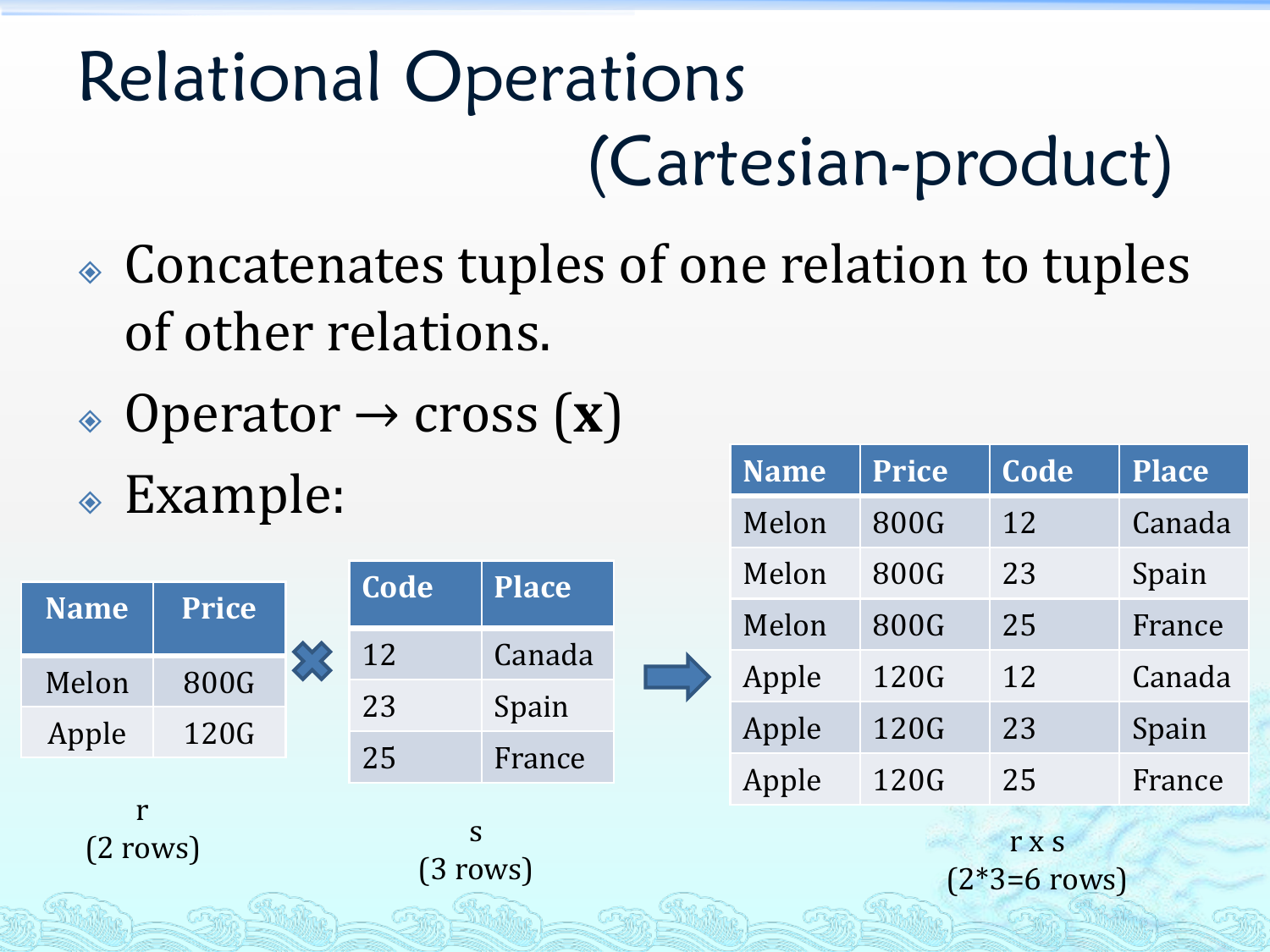### Relational Operations (union)

- Taken between compatible relations. (same arity, same domain)
- Duplicate tuples are removed.
- Operator → ∪
- Example:

| л.             |             |  |                |             |  | name          | price |
|----------------|-------------|--|----------------|-------------|--|---------------|-------|
| <b>Product</b> | <b>Unit</b> |  | <b>Product</b> | <b>Unit</b> |  | Melon         | 800G  |
| name           | price       |  | name           | price       |  | Strawberry    | 150G  |
| Melon          | 800G        |  | Melon          | 800G        |  | Apple         | 120G  |
| Strawberry     | 150G        |  | Strawberry     | 150G        |  | Chestnut      | 100G  |
| Apple          | 120G        |  | Chestnut       | 100G        |  | <b>Banana</b> | 350G  |
| Lemon          | 200G        |  | Banana         | 350G        |  | Lemon         | 200G  |

**Product**

**Unit**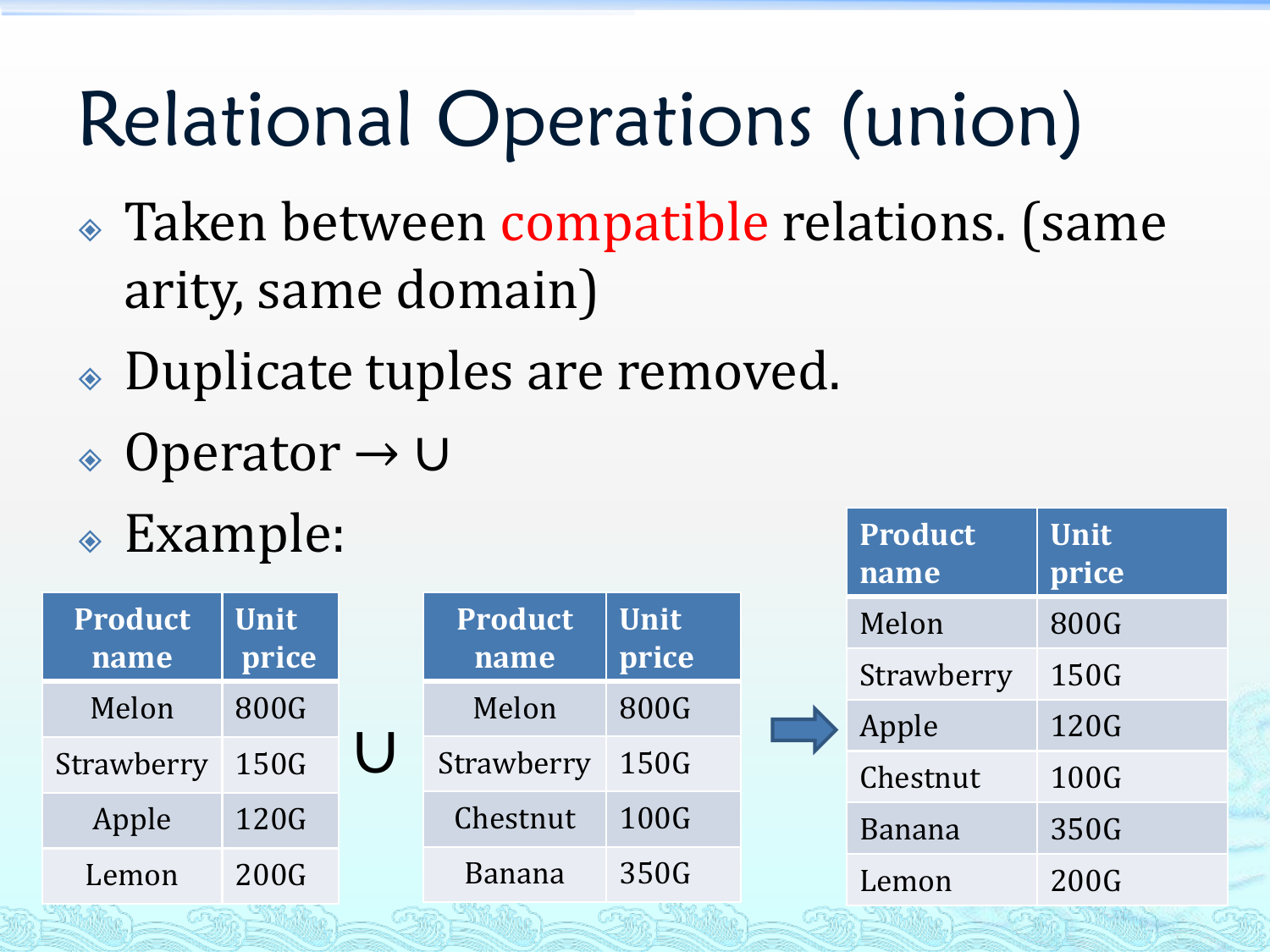#### Relation Operations (set different)

- Find tuples that are in one relation but are not in another relation
- Taken between compatible relations. (same arity, same domain).
- Duplicate tuples are removed.

$$
\text{\textdegree Operator} \rightarrow -
$$

| <b>Product</b><br>name | <b>Unit</b><br>price | <b>Product</b><br>name | <b>Unit</b><br>price | Product | <b>Unit</b> |
|------------------------|----------------------|------------------------|----------------------|---------|-------------|
| Melon                  | 800G                 | Melon                  | 800G                 | name    | price       |
|                        |                      |                        |                      | Apple   | 120G        |
| Strawberry             | 150G                 | Strawberry             | 150G                 | Lemon   | 200G        |
| Apple                  | 120G                 | Chestnut               | 100G                 |         |             |
| Lemon                  | 200G                 | Banana                 | 350G                 |         |             |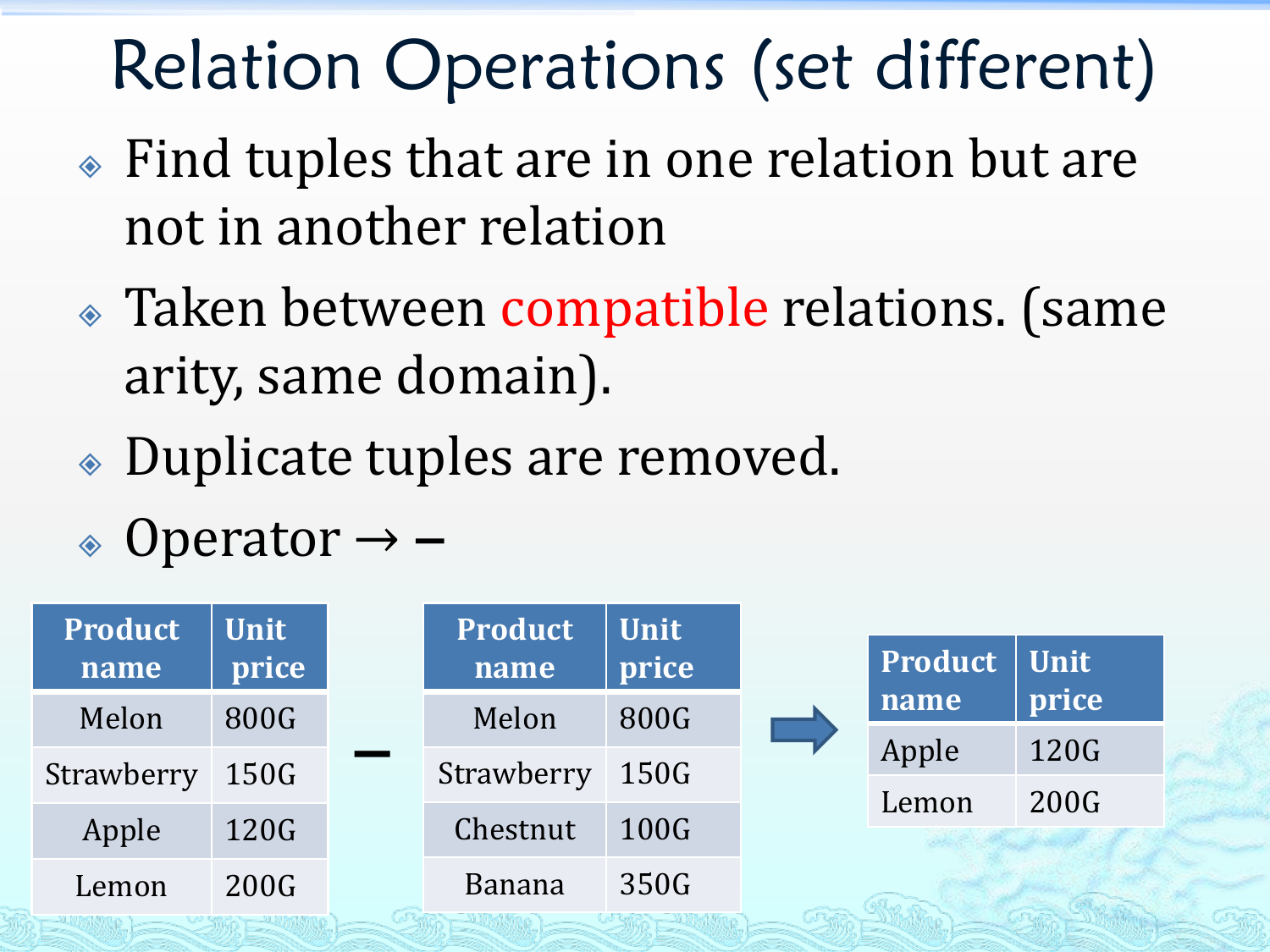#### Relation Operations (set intersection)

- Taken between compatible relations. (same arity, same domain)
- Duplicate tuples are removed.
- Operator → **∩**

$$
\bullet \ \ r \ \cap \ s = r - (r - s)
$$

| <b>Product</b><br>name | <b>Unit</b><br>price |                                | <b>Product</b><br>name | <b>Unit</b><br>price | <b>Product</b><br>name | <b>Unit</b><br>price |
|------------------------|----------------------|--------------------------------|------------------------|----------------------|------------------------|----------------------|
| Melon                  | 800G                 | $\boldsymbol{\mathsf{\Omega}}$ | Melon                  | 800G                 | Melon                  | 800G                 |
| Strawberry             | 150G                 |                                | Strawberry             | 150G                 | Strawberry             | 150G                 |
| Apple                  | 120G                 |                                | Chestnut               | 100G                 |                        |                      |
| Lemon                  | 200G                 |                                | Banana                 | 350G                 |                        |                      |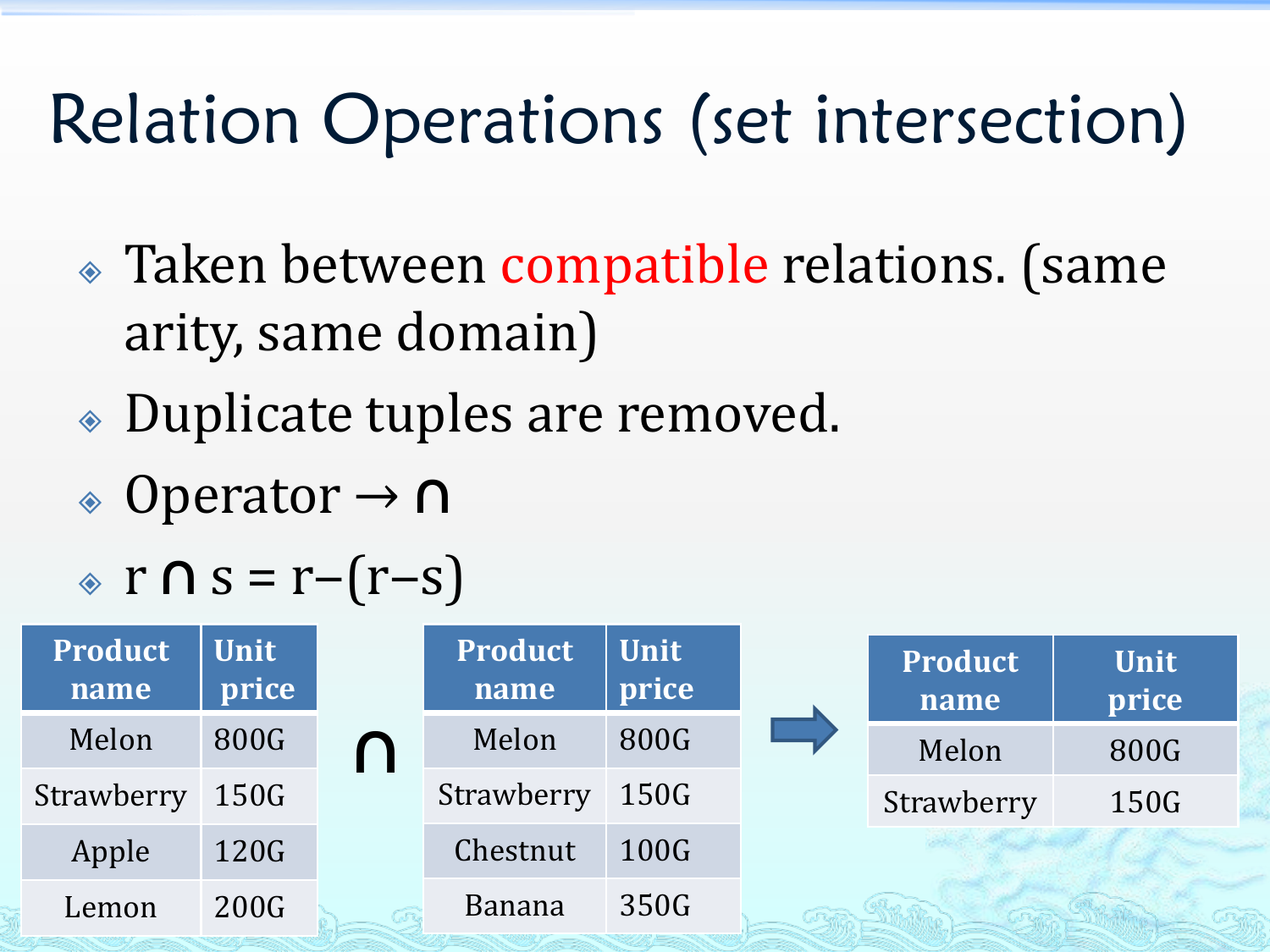#### Relation Operations (natural join)

- Allow us to combine certain selections and a Cartesian-product into one operation
- Operator → ⋈

| Code | <b>Name</b> | <b>Price</b> |                    |             | Date   Code   Quantity |
|------|-------------|--------------|--------------------|-------------|------------------------|
| 101  | Melon       | 800G         | $11/1$ 102         |             | 1,100                  |
| 102  | Strawberry  | 150G         | $\bowtie$ 11/1 101 |             | 300                    |
| 103  | Apple       | 120G         | $11/5$ 103         |             | 1,700                  |
| 104  | Lemon       | 200G         | 11/8               | $\vert$ 101 | 500                    |

| <b>Date</b> | Code   Name |            | <b>Price</b> | Quantity |
|-------------|-------------|------------|--------------|----------|
| 11/1        | 101         | Melon      | 800G         | 300      |
| 11/8        | 101         | Melon      | 800G         | 500      |
| 11/1        | 102         | Strawberry | 150G         | 1,100    |
| 11/5        | 103         | Apple      | 120G         | 1,700    |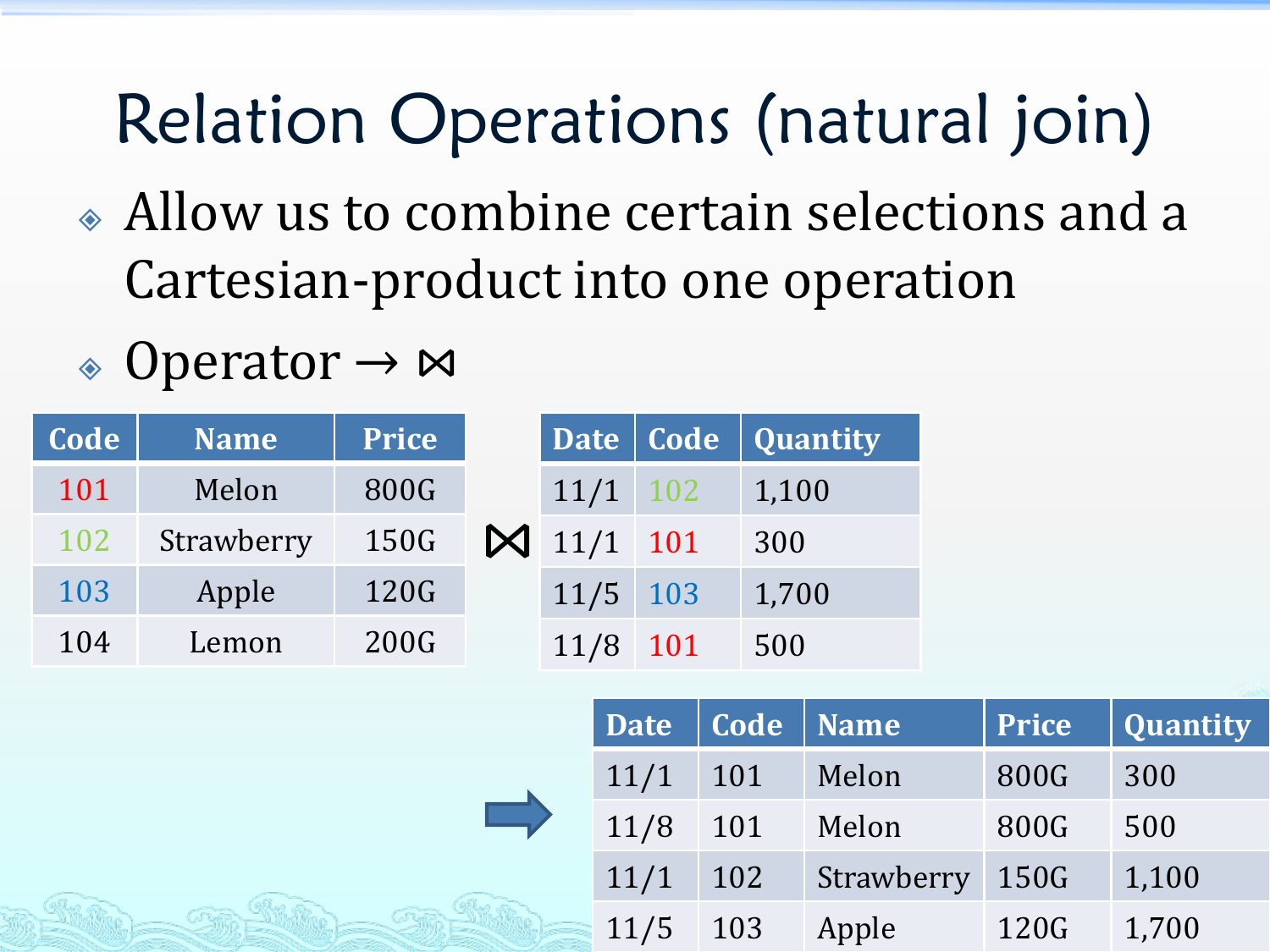#### Introduction to SQL

- Select-From-Where Statements
	- SELECT desired attributes
	- FROM one or more tables
	- WHERE condition about tuples of the tables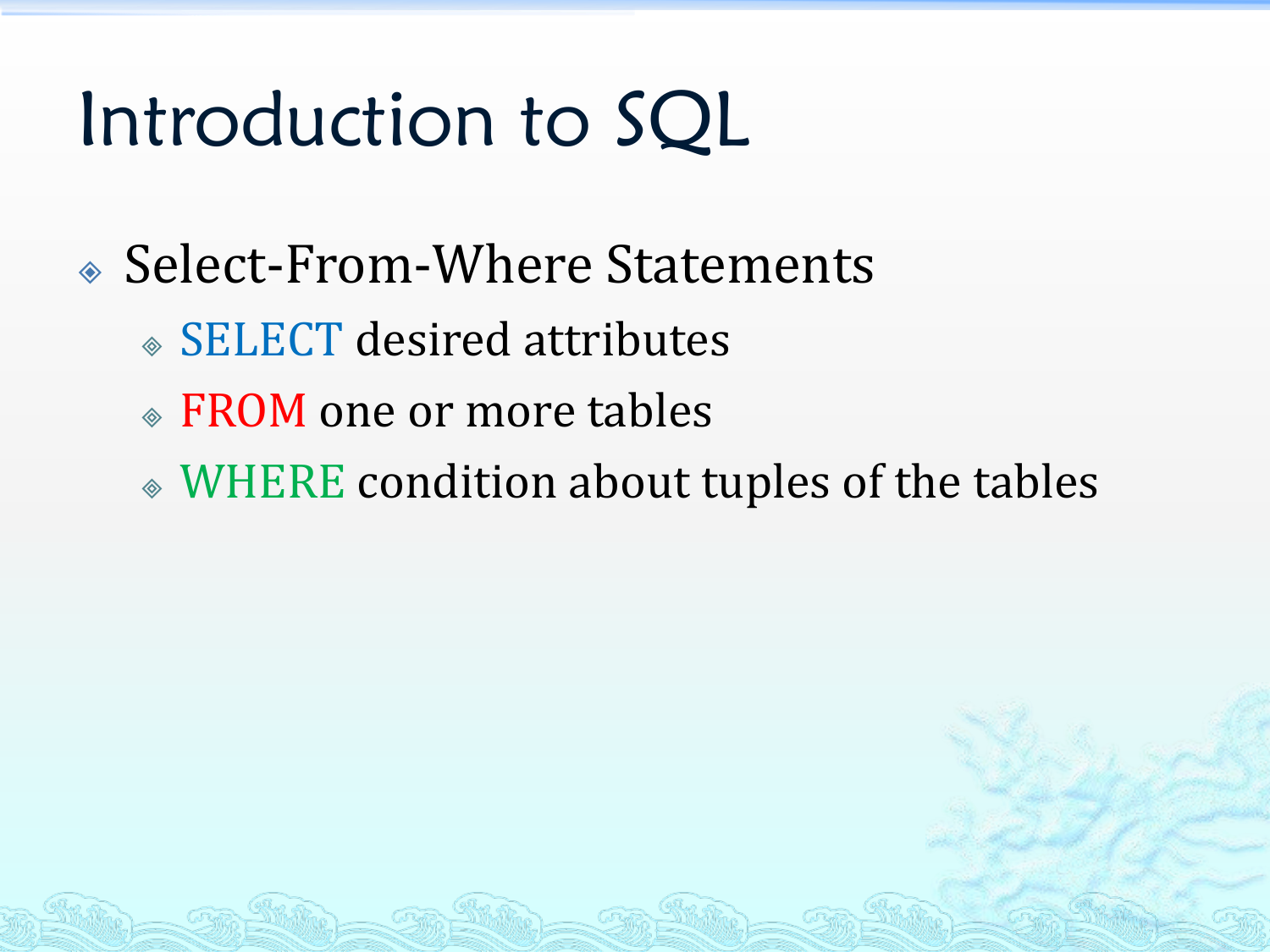#### Introduction to SQL

- Example: (using the university schema)
	- A) Find the names of all students who have taken at least one Comp. Sci. course; make sure there are no duplicate name in the result.
	- Solution:
		- **select** *name*
		- **from** *student* **natural join** *takes* **natural join** *course*
		- **where** *course.dept* = 'Comp. Sci.'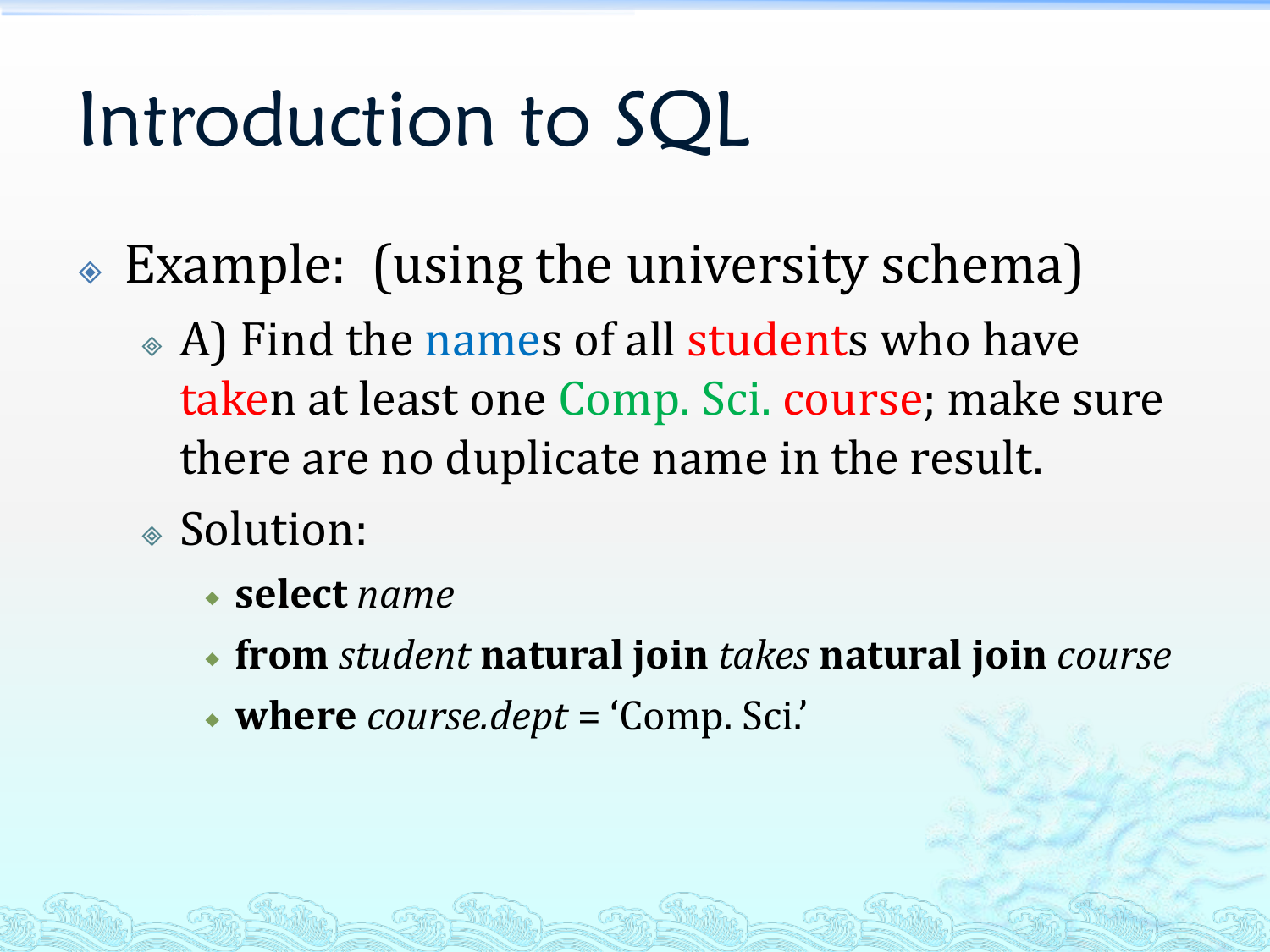#### Introduction to SQL

- B) Fine the IDs and names of all students who have not taken any course offering before Spring 2009
- ◈ Solution:
	- **select** *id, name*
	- **From** *student*
	- **Except**
	- **Select** *id, name*
	- **from** *student* **natural join** *takes*
	- **where** *year<2009*

 Note: **except** operator eliminates duplicates, so there is no need to use **select distinct**